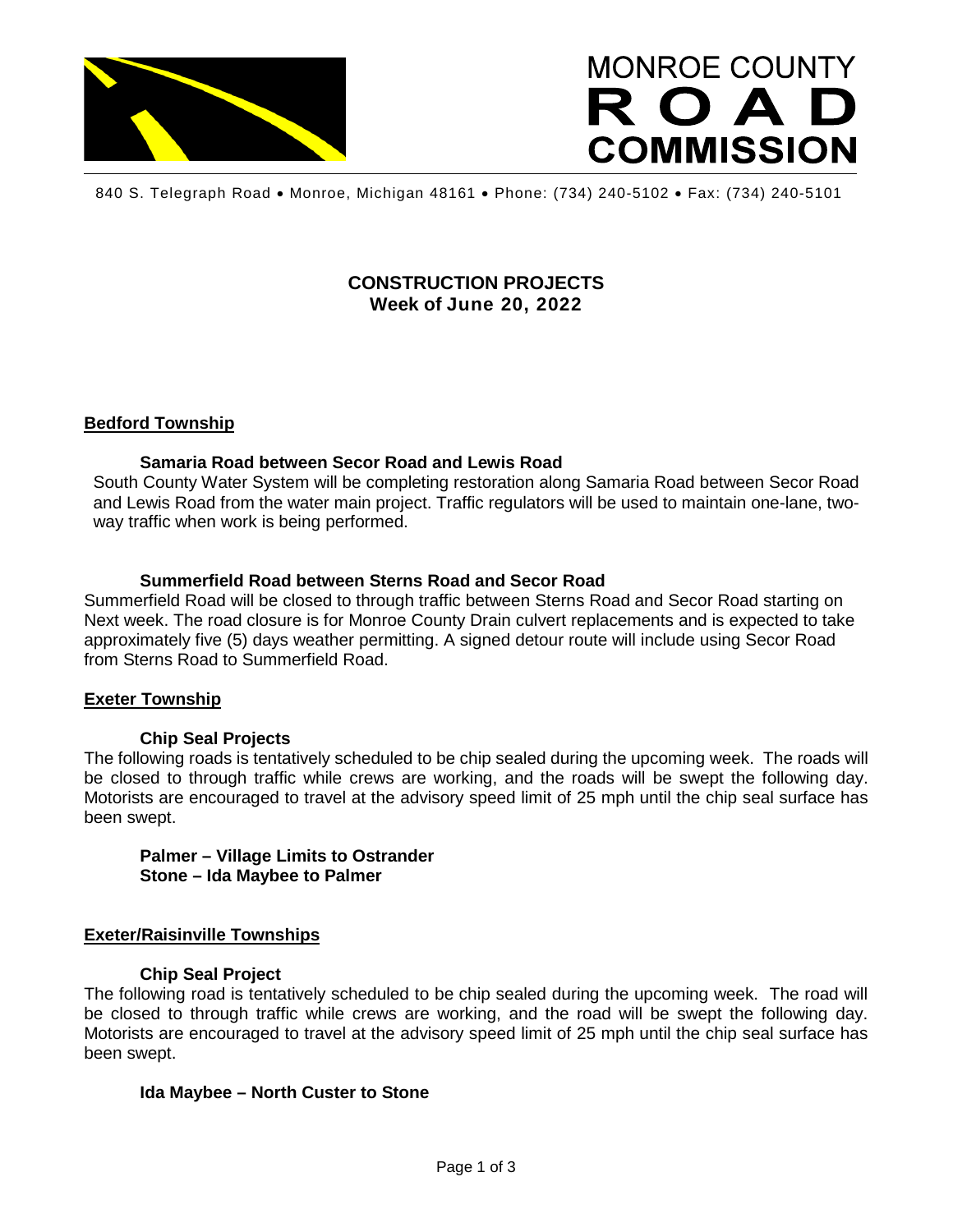# **Frenchtown Township**

#### **Chip Seal Project**

The following road is tentatively scheduled to be chip sealed during the upcoming week. The road will be closed to through traffic while crews are working, and the road will be swept the following day. Motorists are encouraged to travel at the advisory speed limit of 25 mph until the chip seal surface has been swept.

#### **Stewart – Bates Lane to Bluebush**

#### **London Township**

## **Chip Seal Projects**

The following roads is tentatively scheduled to be chip sealed during the upcoming week. The roads will be closed to through traffic while crews are working, and the roads will be swept the following day. Motorists are encouraged to travel at the advisory speed limit of 25 mph until the chip seal surface has been swept.

**Grames – Tuttle Hill to 1 Mile East Grames – 1 Mile East of Tuttle Hill to Palmer Tuttle Hill – Ostrander to Oakville Waltz**

#### **Monroe Township**

#### **Dunbar Road between Herr Road and Telegraph Road (US-24)**

Cadillac Asphalt is scheduled to install 4-foot wide paved shoulders along Dunbar Road between Herr Road and Telegraph Road next week. After the paved shoulders are installed, Dunbar Road will be cold milled and resurfaced with hot mix asphalt. Traffic regulators will maintain one-lane, two-way traffic on Dunbar Road during the shoulder paving, cold milling, and hot mix asphalt resurfacing operations

#### **Herr Road between Dunbar Road and South Custer Road (M-50)**

Miller Bros. Construction is scheduled to begin cold milling on Herr Road between Dunbar Road and South Custer Road next week. The cold milling is being performed to prepare the road for resurfacing with hot mix asphalt, which is expected to begin the week of June 27. Traffic regulators will maintain one-lane, two-way traffic on Herr Road during the cold milling and hot mix asphalt resurfacing operations

#### **Raisinville Township**

#### **Chip Seal Projects**

The following roads is tentatively scheduled to be chip sealed during the upcoming week. The roads will be closed to through traffic while crews are working, and the roads will be swept the following day. Motorists are encouraged to travel at the advisory speed limit of 25 mph until the chip seal surface has been swept.

**Blazer – Stadler to Village Limits Blazer – Stewart to Stadler Dixon - Railroad to Ida Maybee**